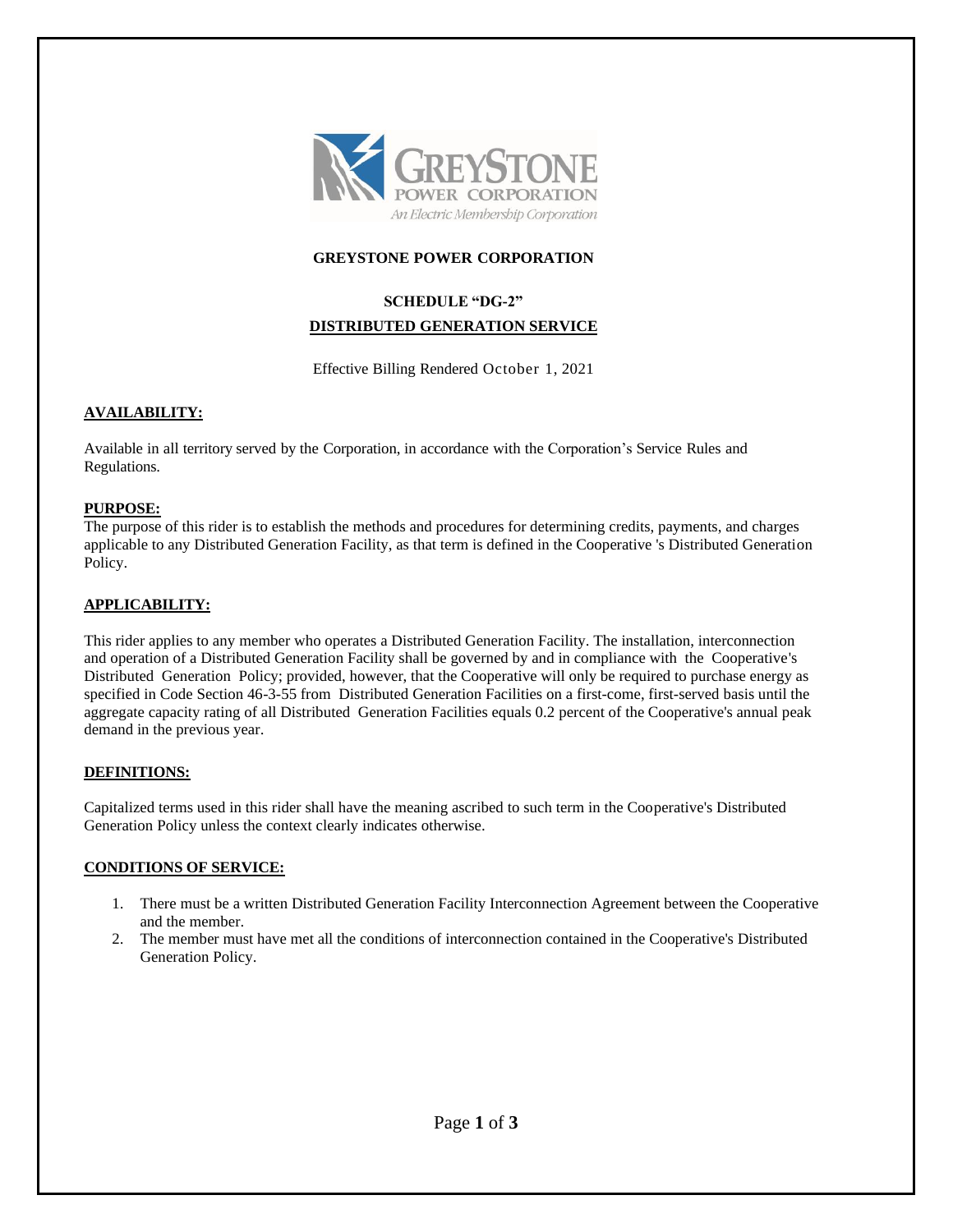# **TYPES OF METERING:**

Metering will be accomplished using:

- 1. Bi-directional metering for Distributed Generation Facilities interconnected on the member 's side of the retail service meter, or
- 2. Single directional metering for Distributed Generation Facilities interconnected with the Cooperative's distribution system on the Cooperative's side of the retail service meter.

## **DISPOSITION OF ENERGY:**

The disposition of energy produced by a Distributed Generation Facility shall depend upon the type of metering that is installed. For those Distributed Generation Facilities for which a Bi-Directional Meter is installed, one register shall measure the energy at all times that energy is delivered to the member (i.e., when the member's load exceeds the generation from the Distributed Generation Facility) and another register shall measure the energy at all times that energy is received from the member (i.e., when the generation from the Distributed Generation Facility exceeds the member's load). For each Billing Period, and regardless of the metering type, the total energy delivered to the member shall be billed under the regular retail rate applicable to the member, as provided in the Rates and Charges for Services Section below, and the total energy received from the member shall be purchased by the Cooperative at the Purchase Rate, as provided in the Purchase Rate Section below.

# **RATES AND CHARGES FOR SERVICE:**

Each member with a Distributed Generation Facility shall be charged for electric service under the rate schedule which would otherwise be applicable if the member did not have a Distributed Generation Facility for all energy delivered to the member during the Billing Period. In addition, each member with a Distributed Generation Facility may pay a monthly service charge based upon the direct costs to the Cooperative associated with interconnecting the member's Distributed Generation Facility and with the provision of and administration of Distributed Generation Services. Said monthly service charge may include the following:

- 1. A Facilities Charge based on the total incremental cost of all facilities installed by the Cooperative necessary to accommodate the Distributed Generation Facility, including transformers, protective devices, metering equipment, controls, and monitoring equipment times the Cooperative's Facilities Charge factor as described in the Facilities Charge Section.
- 2. Monthly administrative charge to recover incremental administrative expenses (if any) for Distributed Generation Facilities.

## **PURCHASE RATE:**

The rate paid for energy received from the Distributed Generation Facility shall be based upon the Cooperative's estimated average annual avoided cost of energy. The average annual avoided cost of energy shall be updated at a frequency approved by the Board of Directors. The avoided cost for energy as of the effective date of this Rider shall be applied as follows:

## \$.02855 per kWh

The rates as quoted herein may be adjusted at any time in the sole discretion of the Cooperative, to reflect the Cooperative's current avoided cost of energy.